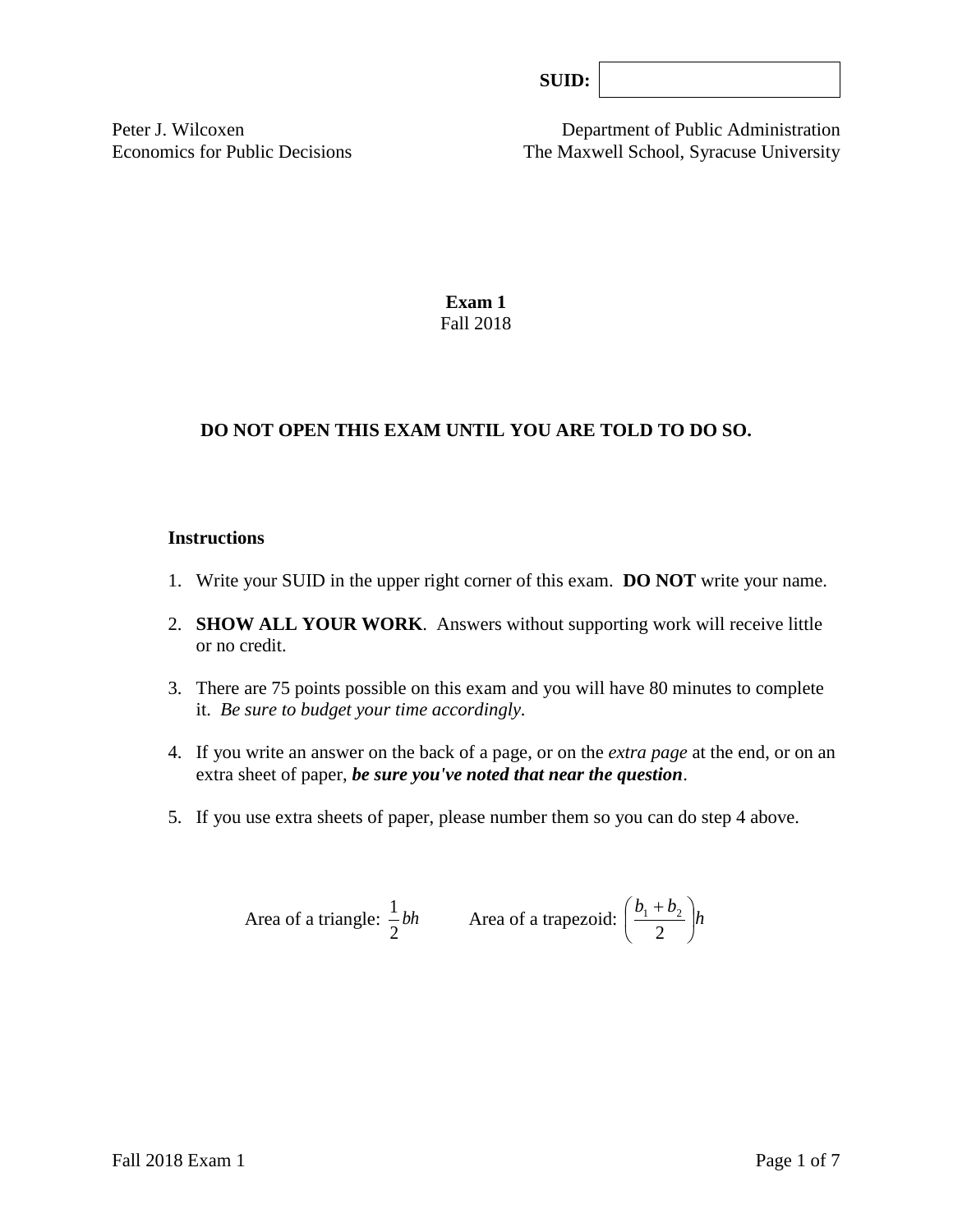# **Question 1 (30 points)**

A good is purchased by households of types A and B and produced sellers of type C. Key information about each group is shown below.

| <b>Type</b>              | Number   Curve |                                     | <b>Income</b> |
|--------------------------|----------------|-------------------------------------|---------------|
| Individual type A buyer  |                | 20   $WTP_{Ai} = 180 - Q_{Ai}$      | \$125,000     |
| Individual type B buyer  |                | 80   $WTP_{Bi} = 90 - 0.5 * Q_{Bi}$ | \$62,500      |
| Individual type C seller |                | $100 \mid WTA_{ci} = 30 + Q_{ci}$   | n/a           |

(a) *15 points.* Please compute:  $\Box$  the market equilibrium price and quantity;  $\Box$  the quantity purchased by an individual A household;  $\Box$  the quantity sold by an individual C seller; and  $\square$  illustrate the market equilibrium with an appropriate graph.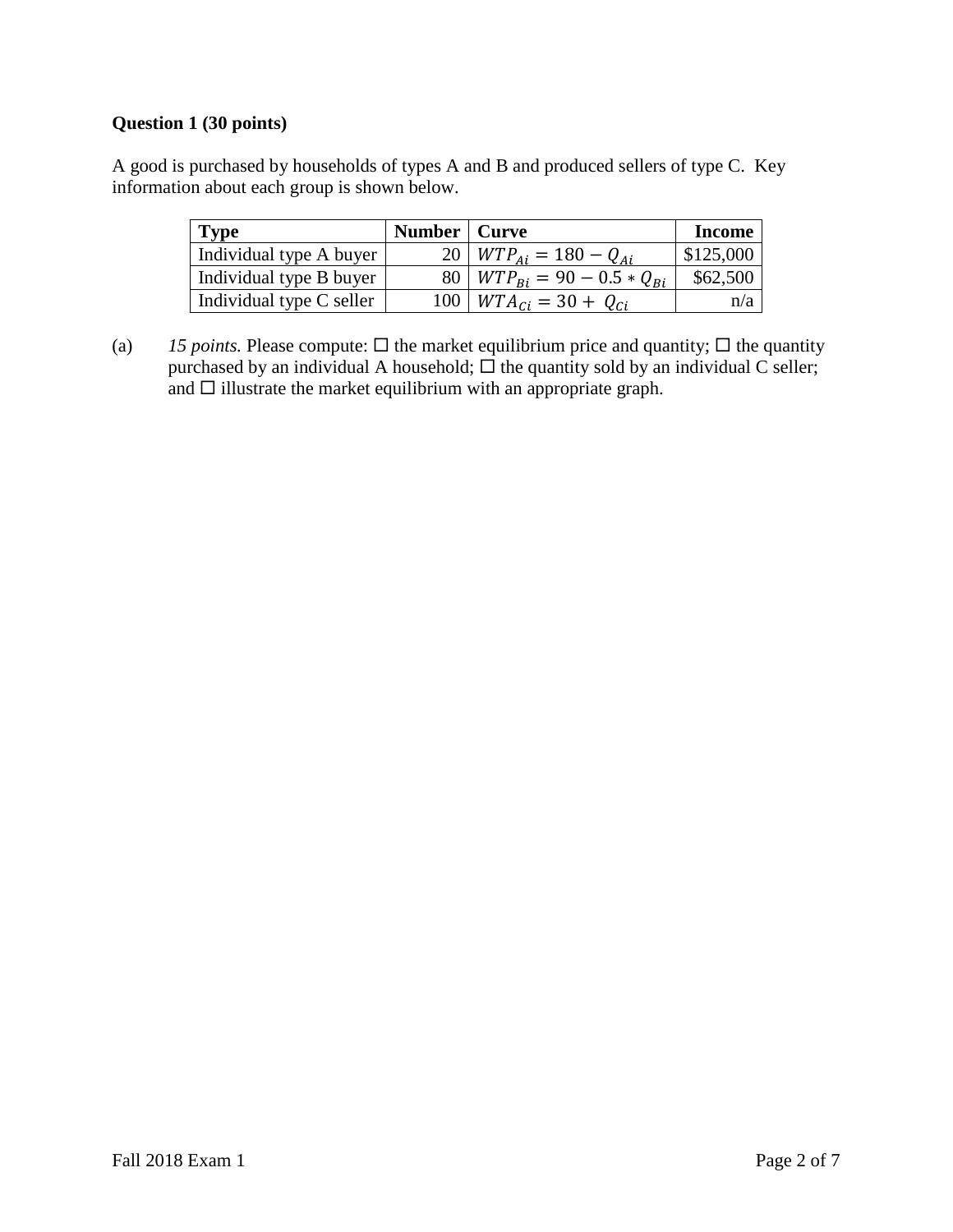# **Question 1, continued**

Now suppose the government is considering a \$28 tax on the good and would like to know how it impacts sellers, and also whether the policy will be progressive or regressive.

(b) 15 *points*. Please compute the following when the tax is imposed:  $\Box$  the new buyer and seller prices;  $\Box$  the new equilibrium market quantity;  $\Box$  the change in PS received by an individual seller;  $\Box$  the tax burden borne by a household of each type; and  $\Box$  indicate whether the tax is progressive or regressive, including any necessary calculations.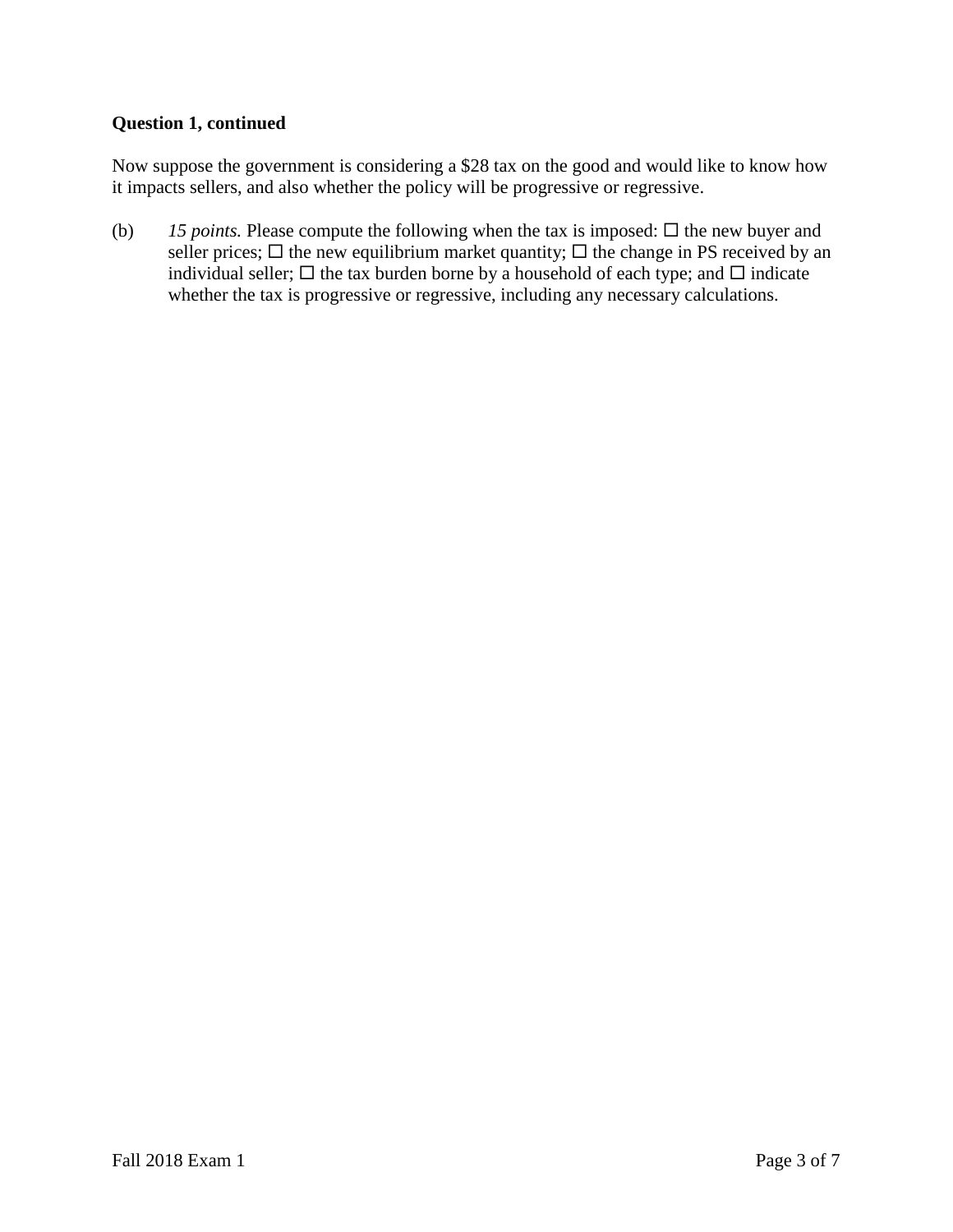# **Question 2 (15 points)**

Major trade agreements often include rules applying to labor markets or environmental practices. For example, the revision to NAFTA announced earlier this week stipulates that a specified share of cars exported from Mexico to the US to be made by workers paid at least \$16 per hour, which is much higher than the current wage. This question examines those kinds of conditions.

Suppose the market price of a good is currently \$1000. A total of 20,000 units are being consumed and the elasticity of demand is known to be −0.5. Domestic firms (U) are supplying 12,000 units and their elasticity is known to be 1.25. Foreign suppliers (F) are known to have a perfectly elastic supply curve with a  $WTA_F$  of \$1000. There are no trade policies currently in effect but the government is negotiating a trade agreement that would require foreign producers to spend \$200 more on labor for each unit of the good they sell to the US. You may assume that this raises  $WTA<sub>F</sub>$  to \$1200, and that the \$200 on each unit sold will end up as a transfer to foreign workers. To keep things simple, you may also assume that is the only change made by the agreement: no tariff or quota is imposed.

(a)  $15$  *points*. Please determine the following:  $\Box$  the new market price after the agreement takes effect;  $\Box$  the new total quantity consumed;  $\Box$  the new quantity produced by U;  $\Box$ the new quantity produced by F;  $\Box$  the change in CS;  $\Box$  the change in the domestic PS;  $\Box$  the total change in surplus to buyers and sellers in the US;  $\Box$  the transfer received by foreign workers; and  $\Box$  the overall change in SS for both countries together. Finally,  $\Box$ briefly summarize in words who is hurt and who is helped by this policy.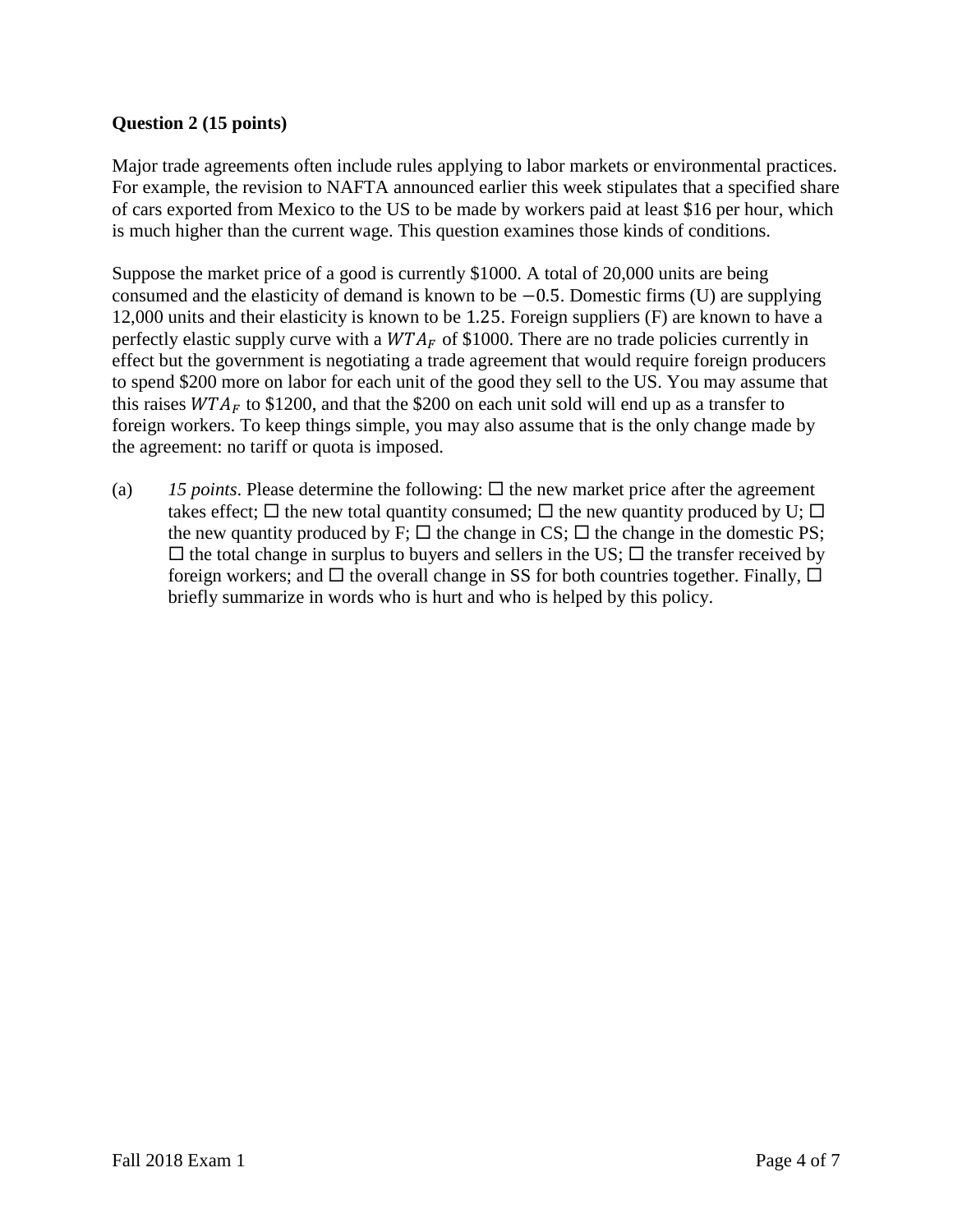# **Question 3 (15 points)**

Suppose that consumption of a good creates a positive externality that starts out large but diminishes as Q rises (vaccinations would be an example). The market WTP and WTA curves for the good are given below, as is the MB curve for the externality. Initially there is no tax or subsidy.

 $WTP = 2200 - 4 * Q$  $WTA = 400 + 5 * Q$  $MB_{ext} = 400 - Q$ 

(a)  $15$  *points.* Please determine:  $\Box$  the initial market equilibrium price and quantity in the absence of a policy;  $\Box$  the efficient quantity;  $\Box$  the efficient buyer and seller prices;  $\Box$ the subsidy rate that would move the market to the efficient equilibrium;  $\Box$  the resulting change in CS;  $\Box$  the change in PS;  $\Box$  the change in government revenue;  $\Box$  the change in the benefits created by the externality; and  $\Box$  the change in SS from the policy.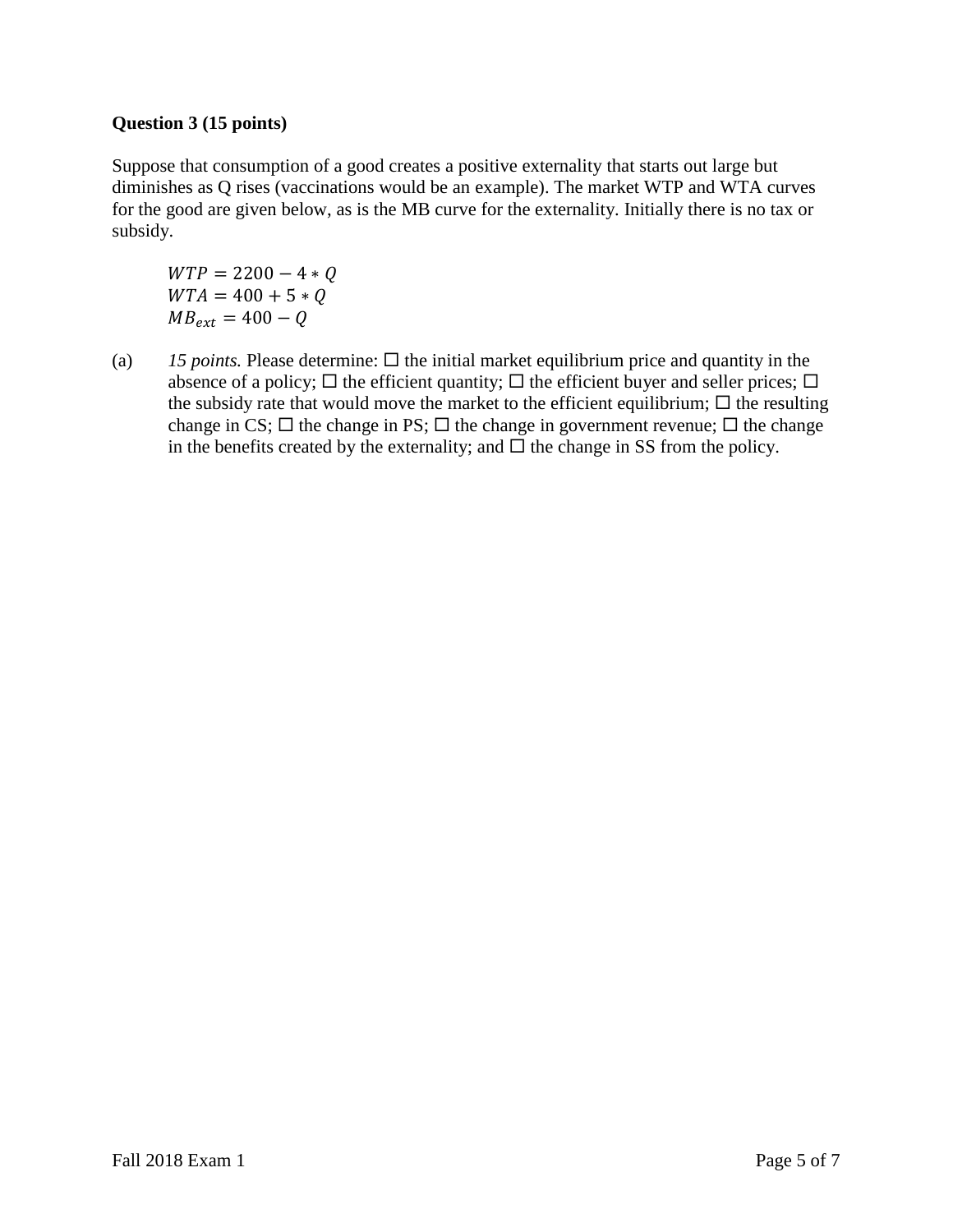# **Question 4 (15 points)**

Amazon Prime is an example of a cross-subsidy policy because subscribers have free shipping no matter where they live. Amazon pays for that, in part, by building an average shipping cost into its prices. (Memberships in Prime also help cover the costs but we'll leave that out to keep the problem simpler.) Suppose, for example, Amazon builds an average shipping cost of \$6 into the price of a product it sells. Two groups of Prime customers buy the product. Local customers (L) live near Amazon's warehouses and it costs Amazon \$5 to ship them the product. Remote customers (R) live much further away and Amazon has to pay more to ship to them. Other initial information is provided below. Amazon is currently breaking even on shipping to the two markets.

| Variable               |        | ĸ         |
|------------------------|--------|-----------|
| Initial Q              | 10,000 | 5,000     |
| Built-in shipping cost | \$6    | \$6       |
| Actual shipping cost   | \$5    | See below |
| Demand elasticity      |        |           |

(a) Please determine:  $\Box$  Amazon's extra revenue in the L market; and  $\Box$  Amazon's shipping cost to the R market. Now let's look at the impact of the policy. Suppose Amazon's base price for the product before shipping is \$14, so it is now selling the product for \$20. If it eliminated the cross subsidy, it would charge each buyer \$14 plus its actual shipping cost. In that case, please determine:  $\Box$  the new quantity it would sell in each market;  $\Box$  the change in CS in each market;  $\Box$  the overall change in SS from eliminating the policy.